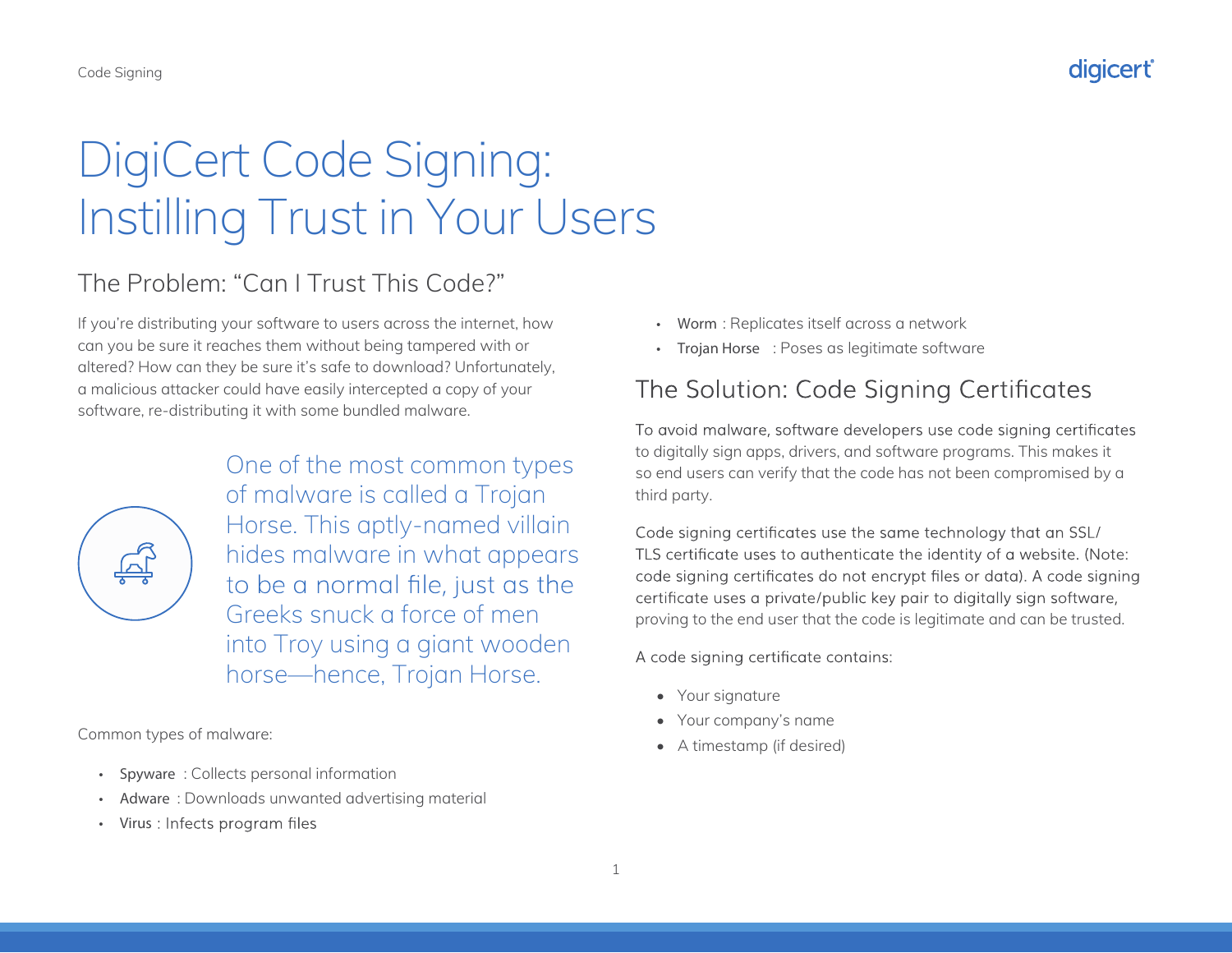# How Code Signing Works

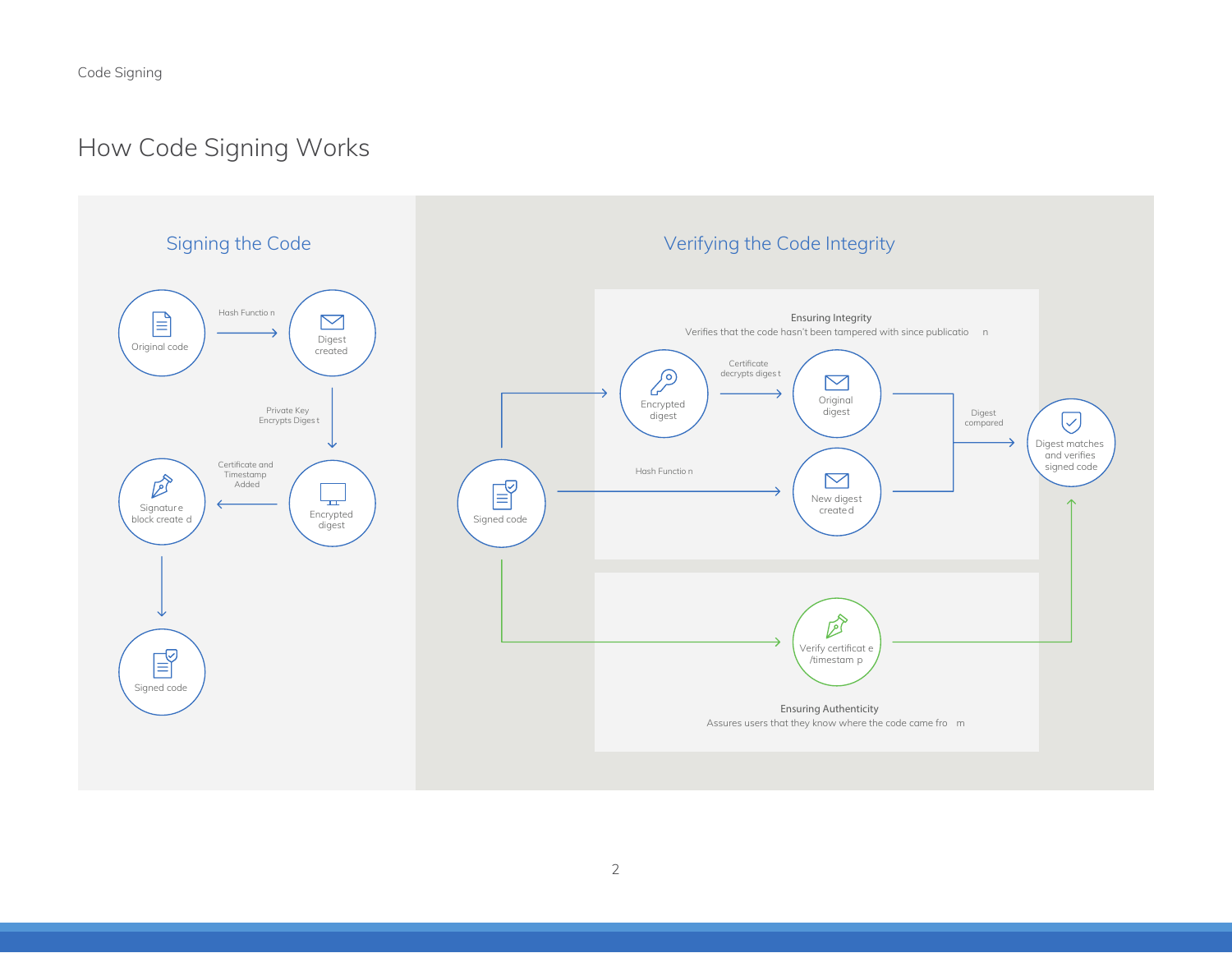| Features & Pricing                                         |              |                 |
|------------------------------------------------------------|--------------|-----------------|
|                                                            | Code Signing | EV Code Signing |
| 1-year price                                               | \$499 USD    | \$699 USD       |
| 2-year Price (per year)                                    | \$474 USD    | \$664 USD       |
| 3-year Price (per year)                                    | \$474 USD    | \$664 USD       |
| Encrypted digital signature                                |              |                 |
| Requires rigorous extended validation<br>of organization   |              |                 |
| Instant reputation with Microsoft<br>Smartscreen Filter    |              |                 |
| Requires two-factor authentication<br>using hardware token |              |                 |

DigiCert Code Signing Certificates are available as standard code signing or Extended Validation (EV). A DigiCert EV Code Signing Certificate adds a rigorous vetting process and hardware security requirement to the standard benefits of code signing. This gives you two-factor authentication using an encrypted token and Microsoft's SmartScreen ® Application Reputation filter, which reduces end-user warning messages.

### **Benefits of DigiCert** Code Signing

### Protect your users

Signing code allows your users to verify that the code is authentic and has not been tampered with. It also protects your software against theft and malware.

### Meet partner requirements

Your partners—and the channels that distribute your software—expect you to safeguard their customers' data. Signing software shows commitment to their safety.

### Increase user adoption

Signing code helps avoid warning messages from browsers and builds trust in you as a publisher—resulting in more users.